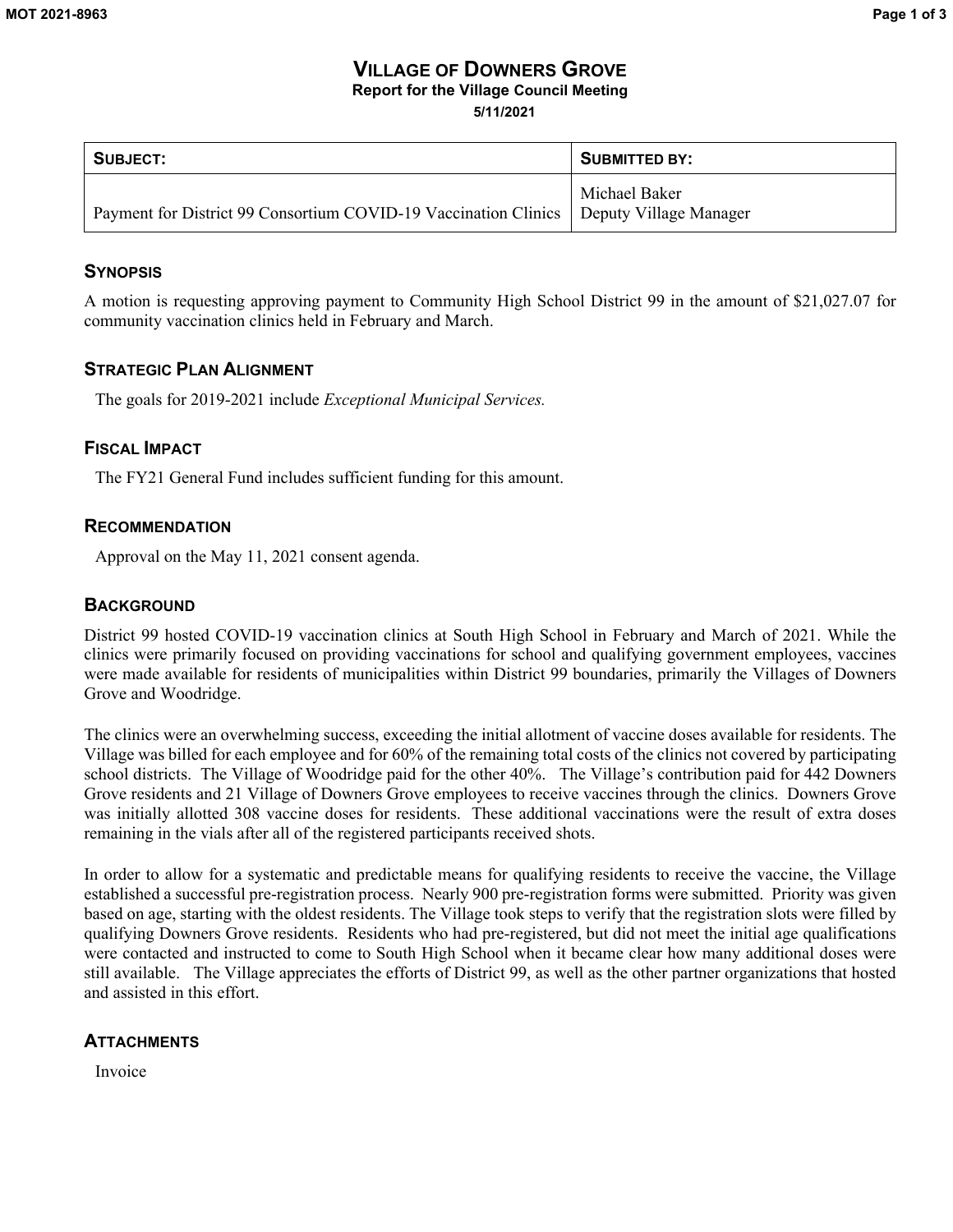# **V I L L A G E O F D O W N E R S G R O V E**

# **C O U N C I L A C T I O N S U M M A R Y**

|                          | (Name) | <b>INITIATED:</b> Village Manager <b>DATE:</b> May 11, 2021                                       |
|--------------------------|--------|---------------------------------------------------------------------------------------------------|
|                          |        | <b>FILE REF:</b><br>(Board or Department)                                                         |
| <b>NATURE OF ACTION:</b> |        | <b>STEPS NEEDED TO IMPLEMENT ACTION:</b>                                                          |
| Ordinance                |        | Motion to authorize payment in the amount of<br>\$21,027.07 to Community High School District #99 |
| Resolution               |        | for costs associated with the 2021 Covid-19 Vaccine<br>Clinic.                                    |
| Motion                   |        | Snja                                                                                              |
| Other                    |        |                                                                                                   |

### **SUMMARY OF ITEM:**

Adoption of this motion shall authorize payment in the amount of \$21,027.07 to Community High School District #99 for costs associated with the 2021 Covid-19 Vaccine Clinic.

\_\_\_\_\_\_\_\_\_\_\_\_\_\_\_\_\_\_\_\_\_\_\_\_\_\_\_\_\_\_\_\_\_\_\_\_\_\_\_\_\_\_\_\_\_\_\_\_\_\_\_\_\_\_\_\_\_\_\_\_\_\_\_\_\_\_\_\_\_\_\_\_\_\_\_\_\_\_

## **RECORD OF ACTION TAKEN:**

1\mw\cas.21\Covid-19 Vaccination Contribution